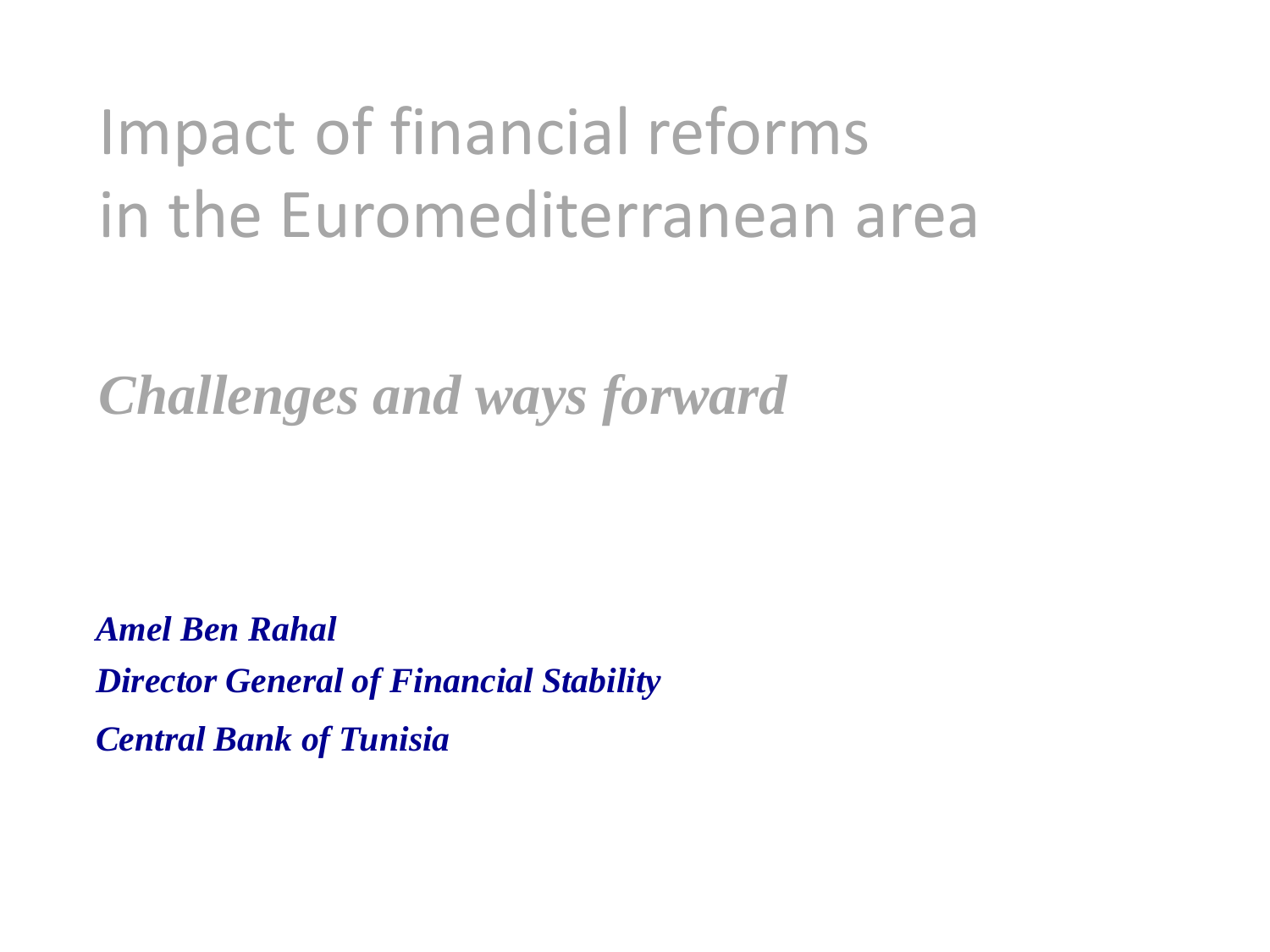### Status : Managing the crisis in Tunisia and resorting to QE and CE



**inter BCT/GDP**





dete pub

**bank assets /GDP**

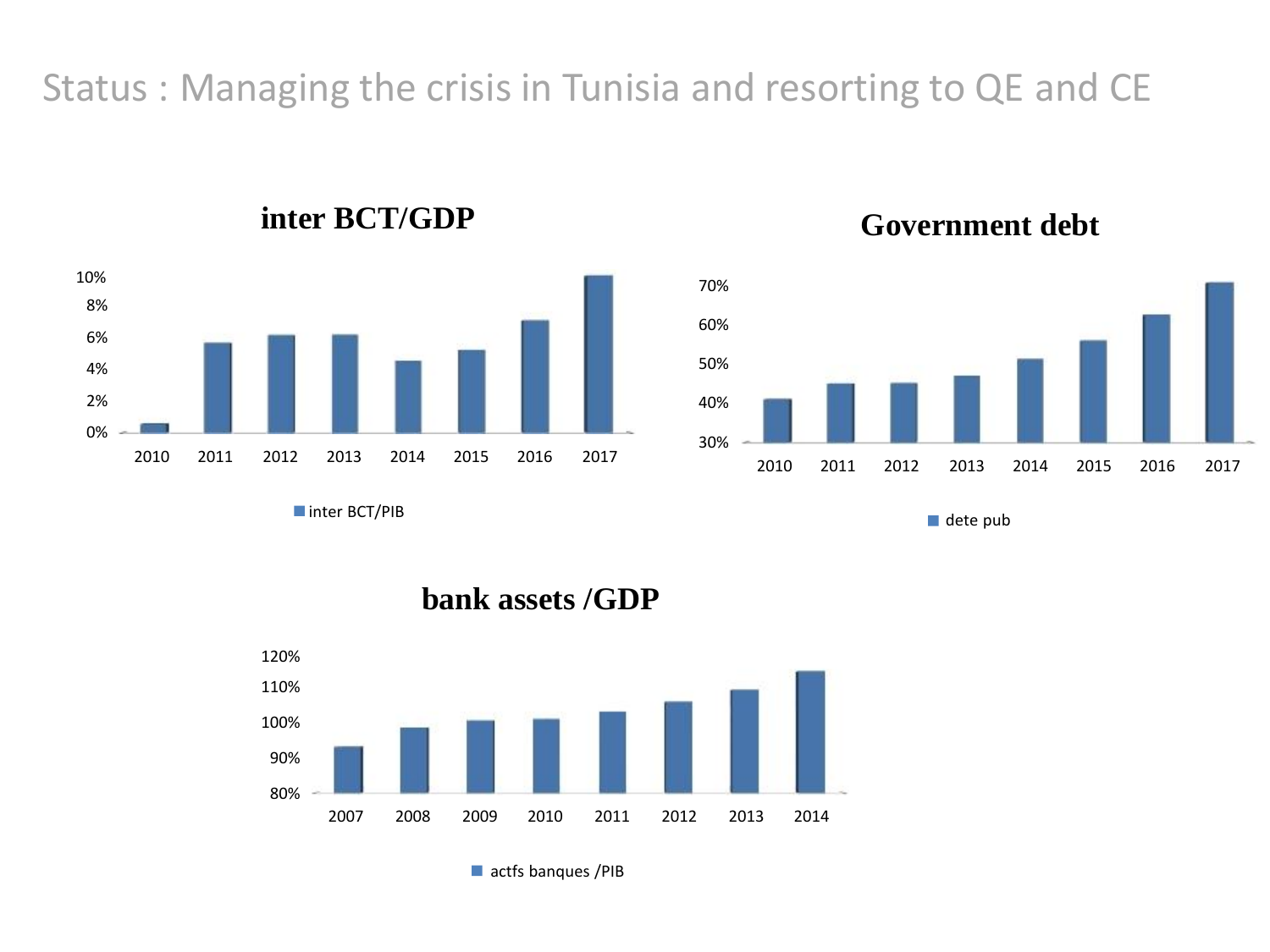### Results: changes in economic aggregates



**real GDP growth**

2007 2008 2009 2010 2011 2012 2013 2014 2015 2016 2017

#### **Inflation**



**exchange rate**



#### **current deficit**

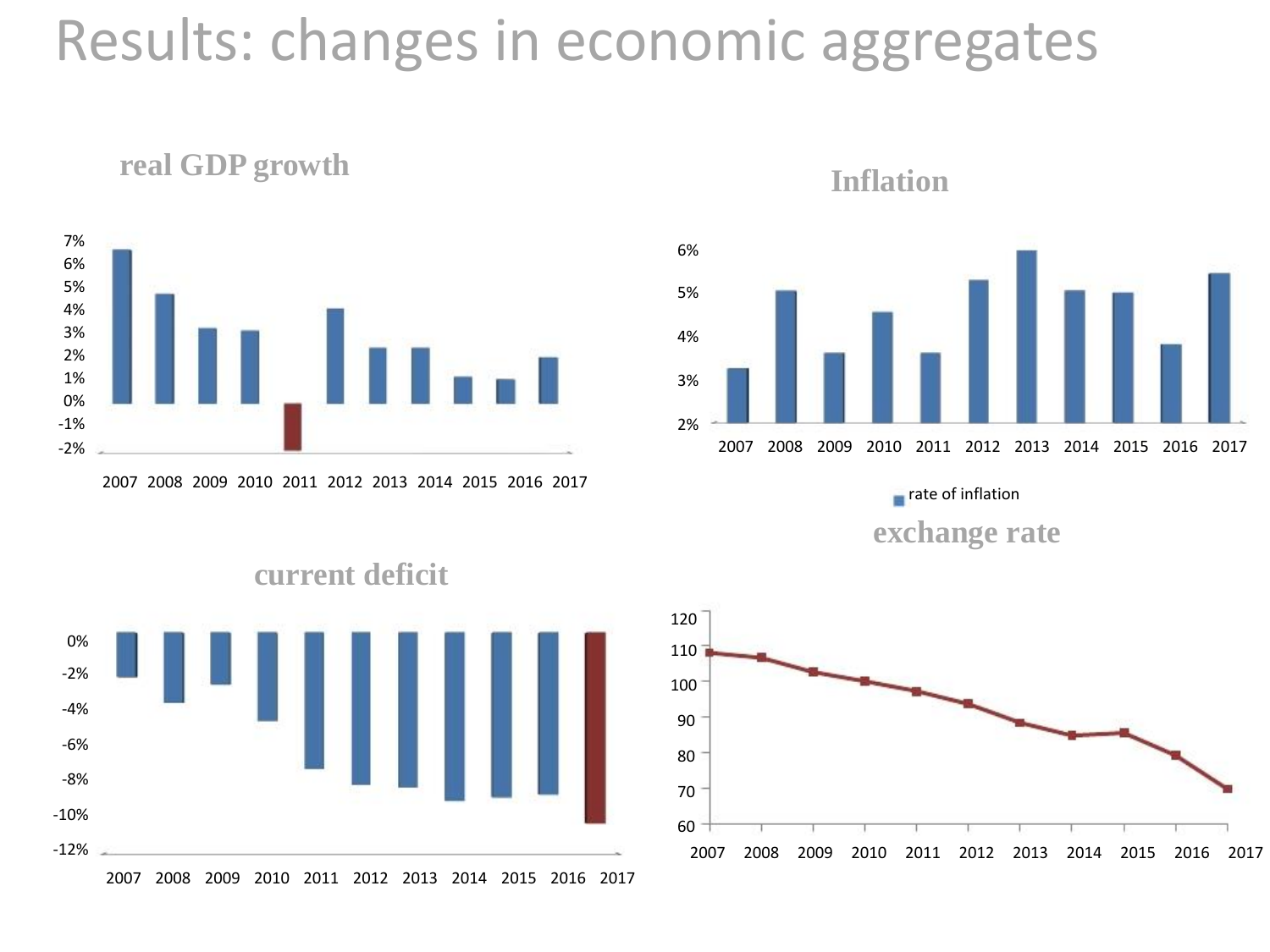### Impact of credit easing by Central Banks

These findings do not just apply to Tunisia. For a wide panel of emerging and developing countries recent IMF (1) research revealed empirically that resorting to credit easing entails serious depreciation of the local currency, high inflation and a substantial drop in economic growth. Whereas for advanced economies, the effects of CE were limited.

As a result, the authors suggest that emerging and developing countries need to be careful about using CE given the untoward macroeconomic repercussions it can have.

Such countries should rather seek to mitigate their vulnerability ex ante by consolidating supervision and financial regulations and by implementing a robust macroprudential policy.

<sup>1</sup> Luis I. Jácome H., Tahsin Saadi Sedik, and Alexander Ziegenbein (mars 2018) Is Credit Easing Viable in Emerging and Developing Economies? An Empirical Approach, IMF Working Paper WP/18/43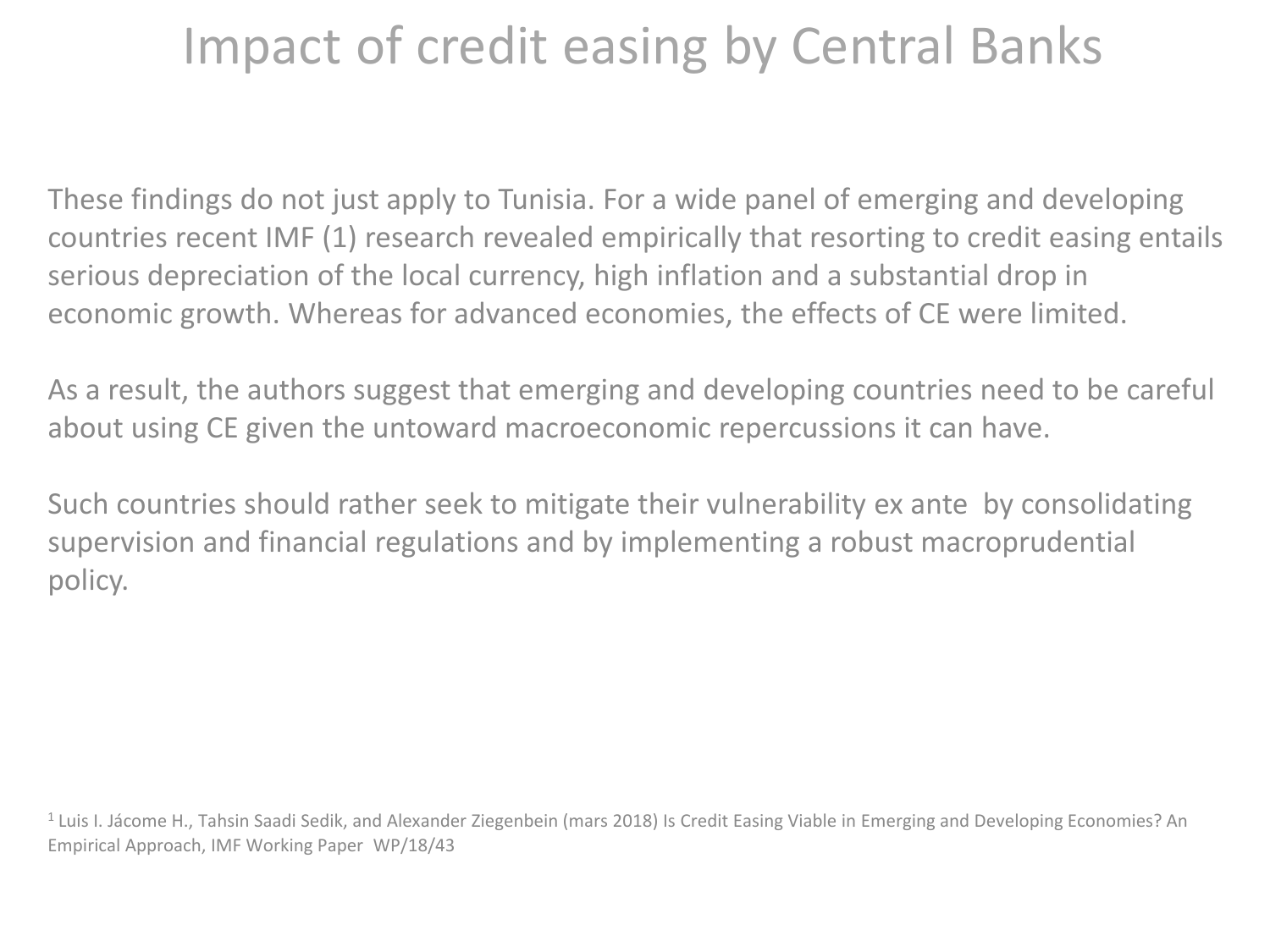# Challenges we face

• *Pursue reforms whilst taking the following into account :* •*specificities of emerging economies* •*objectives of inclusive development*

*The pace and modalities of reform implementation need to be geared to local conditions*

• *Succeeding your exit strategy in economies where banks provide most of the funding*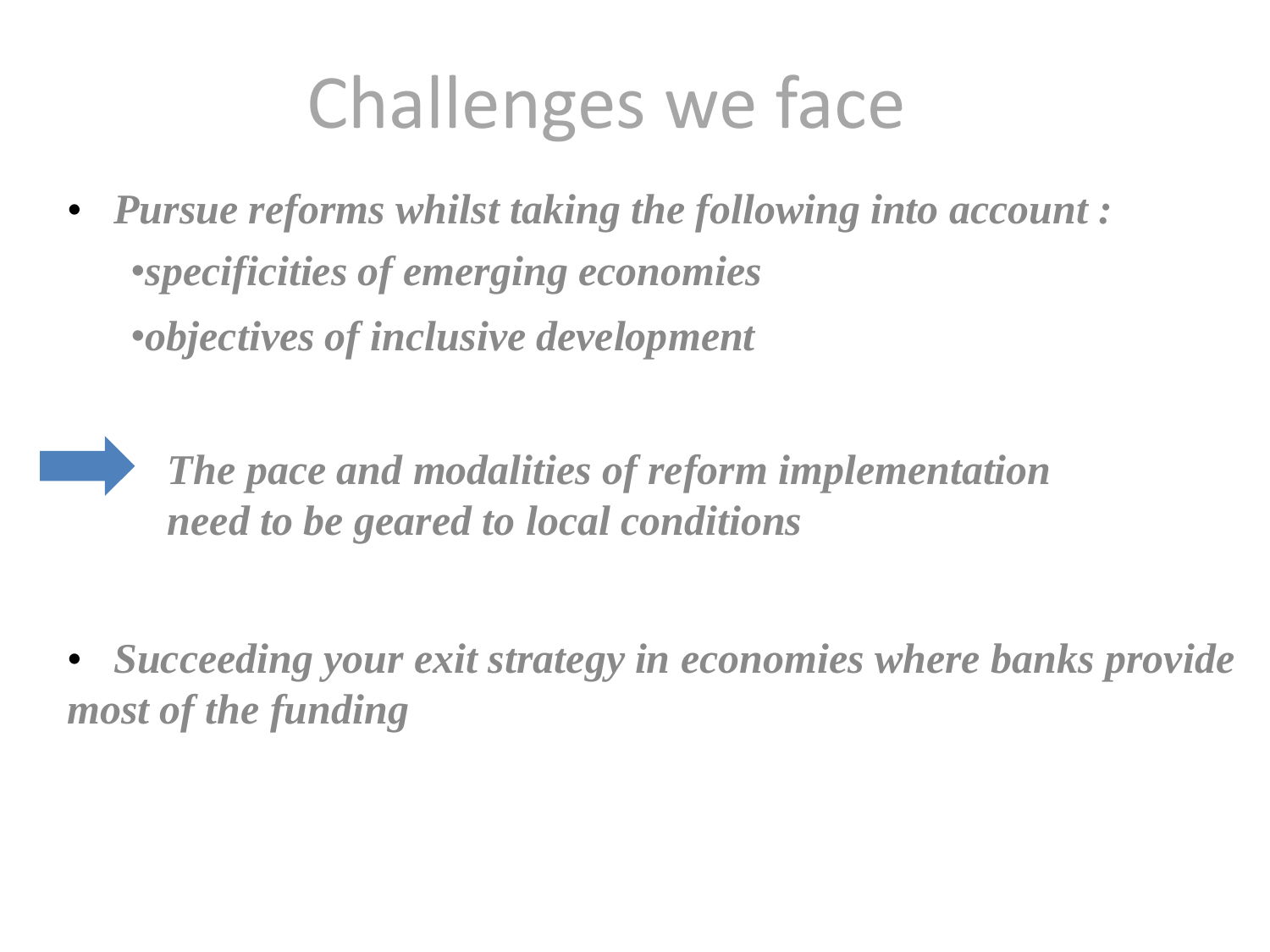# Challenges we face

*Enhancing financial stability*

*Better articulation (calibration) of micro and macroprudential rules Reshaping safety nets (resolution mechanisms) Better coverage of shadow banking Pursue normalisation efforts for islamic banking Paying more attention to Fintechs*

*Ensuring inclusive economic growth:*

- *integrating informal economy and de-cashing (plan conducted by BCT) a solidarity-based and social economy (draft law)*
- *Microfinance (raising the upper limits), mesofinance/crowdfunding (draft law)*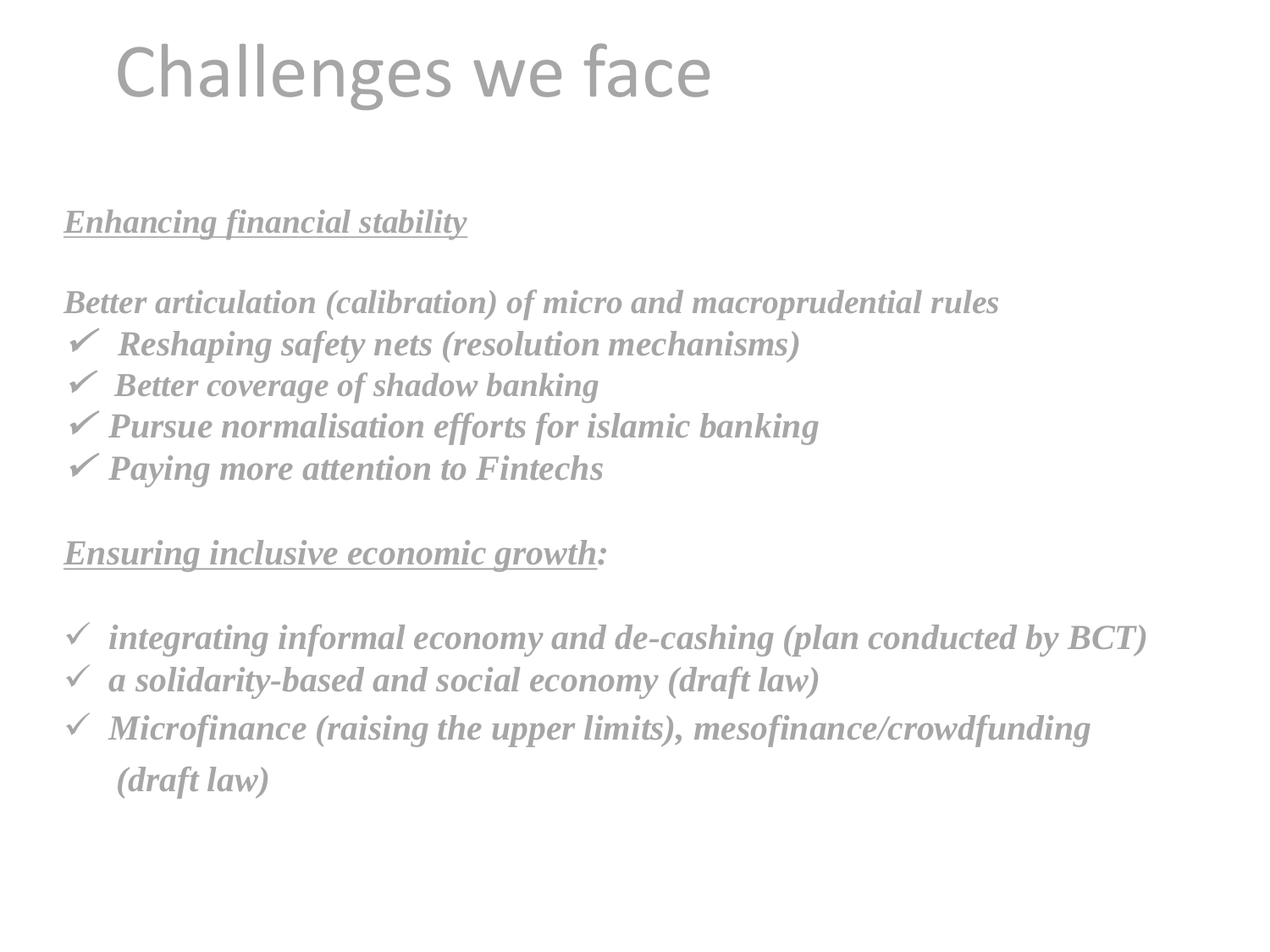# De-cashing Plan

#### *Diagnosis*

- *Preference for cash*
- *Increasing reluctance by economic agents to use cashless means of payment combining with illegal practices (informal economy, smuggling, tax evasion and laundering, etc.)*

#### *Short term action plan*

*Regulatory limitations for receiving cash by government departments, implementing interoperability,*

- *shaving costs and tariffs,*
- *promoting payment terminals and other existing means of payment,*
- *enhancing security,*
- *adapting the regulatory framework governing electronic payments promoting a financial culture.*